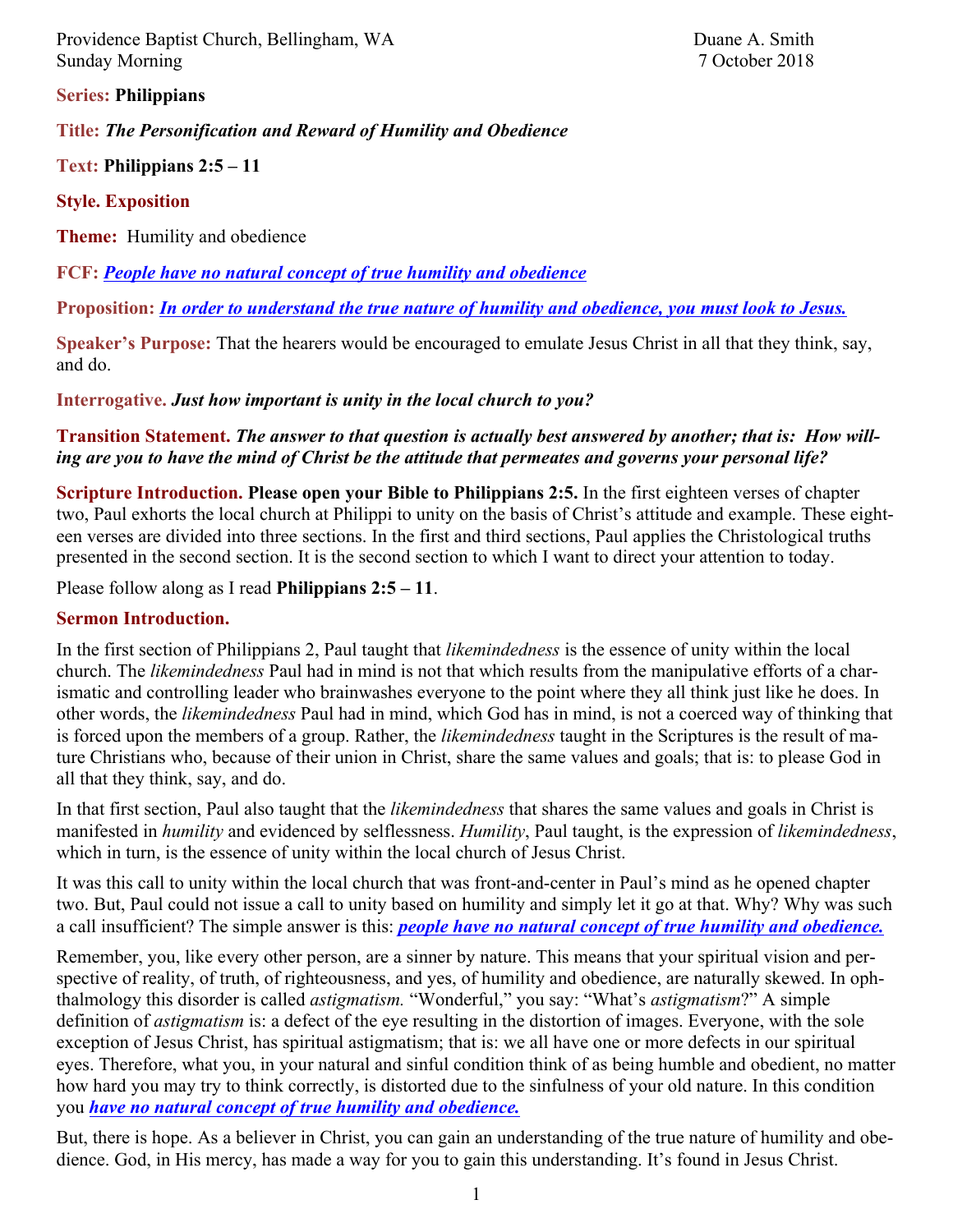Providence Baptist Church, Bellingham, WA Duane A. Smith Sunday Morning 7 October 2018

Paul's primary objective in verses 5 – 11 is to teach that: *in order to understand the true nature of humility and obedience, you must look to Jesus.* Just as every spiritual truth is found in Jesus Christ, so too is the understanding of the true nature of humility and obedience. The point Paul makes in this passage is that the attitudes, words, and actions that lead to disunity in the local church will be rendered ineffective when the members of a local church look to Jesus and imitate Him in every way. Therefore: *in order to understand the true nature of humility and obedience, you must look to Jesus.*

**Transition.** We start with the transitional verse five in which Paul identifies the *mind* of Jesus as being . . .

# *I. The type of mind you need in order to understand the true nature of humility and obedience* **"Let this mind be in you, which was also in Christ Jesus."**

Let's look at a few of the significant words in this statement.

### **A. "Mind"**

As previously explained, the Greek word translated *mind* refers to your attitude toward life. Consisting of your will, affections, and conscience your mind determines the way in which you process the events and circumstances that define the way in which you live your life. In other words, it is your attitude about everything in life, including God, that determines your approach to life: what you say and what you do. *Attitude is everything*.

#### **B. "You"**

The word *you* is plural in the Greek. Paul is addressing the local church as a whole. Paul is speaking of an attitude that is to be the defining attitude of the local church. One English translation reads: **"Have this mind among yourselves"** (ESV). Another reads: **"Have the same attitude toward one another that Christ Jesus had"** (NET).

For such an attitude to be the defining attitude within a local church, it must first be the defining attitude of the individual members forming that local church. On this basis it is safe to say that: *Attitude is everything and it begins with you*.

### **C. "Let"**

The word *let* is an imperative: a command. In some manuscripts it is in the passive voice, while in others it is in the active voice. In the passive voice of the KJV it means to *allow* or *permit* the mind of Christ to be in you. The Holman Christian Standard Bible translates the active voice: "*Make* your own attitude that of Christ Jesus."

I'm not going to debate which of these two voices is the original because, whichever voice is used, the main point of the command, from the perspective of the one being commanded, is that you must be *willing* to have the *mind*, the *attitude,* of Christ Jesus be in you. Whether you just let it happen to you or actively engage in making it happen in you, you must first be willing, desiring, to have the mind of Christ in you.

In one sense this is a passive action on your part because, as Paul writes in 2:13: **"It is God that works in you both to will and to do of His good pleasure."** On the other hand, believers are commanded to actively read and meditate on God's word; thus making it their own and letting their minds and attitudes be shaped by it (2 Tim. 4:15).

**Explanation.** Thus, Paul is commanding or exhorting the members of the local church at Philippi, both individually and corporately, to do whatever they could to have the same attitude governing their assembly as Christ had governing His Person. Verse five then points to the mind of Jesus Christ as being both the source and model of the type of mind or attitude that produces what Paul had just described as being the desired manifestation of this attitude of unity in a local church.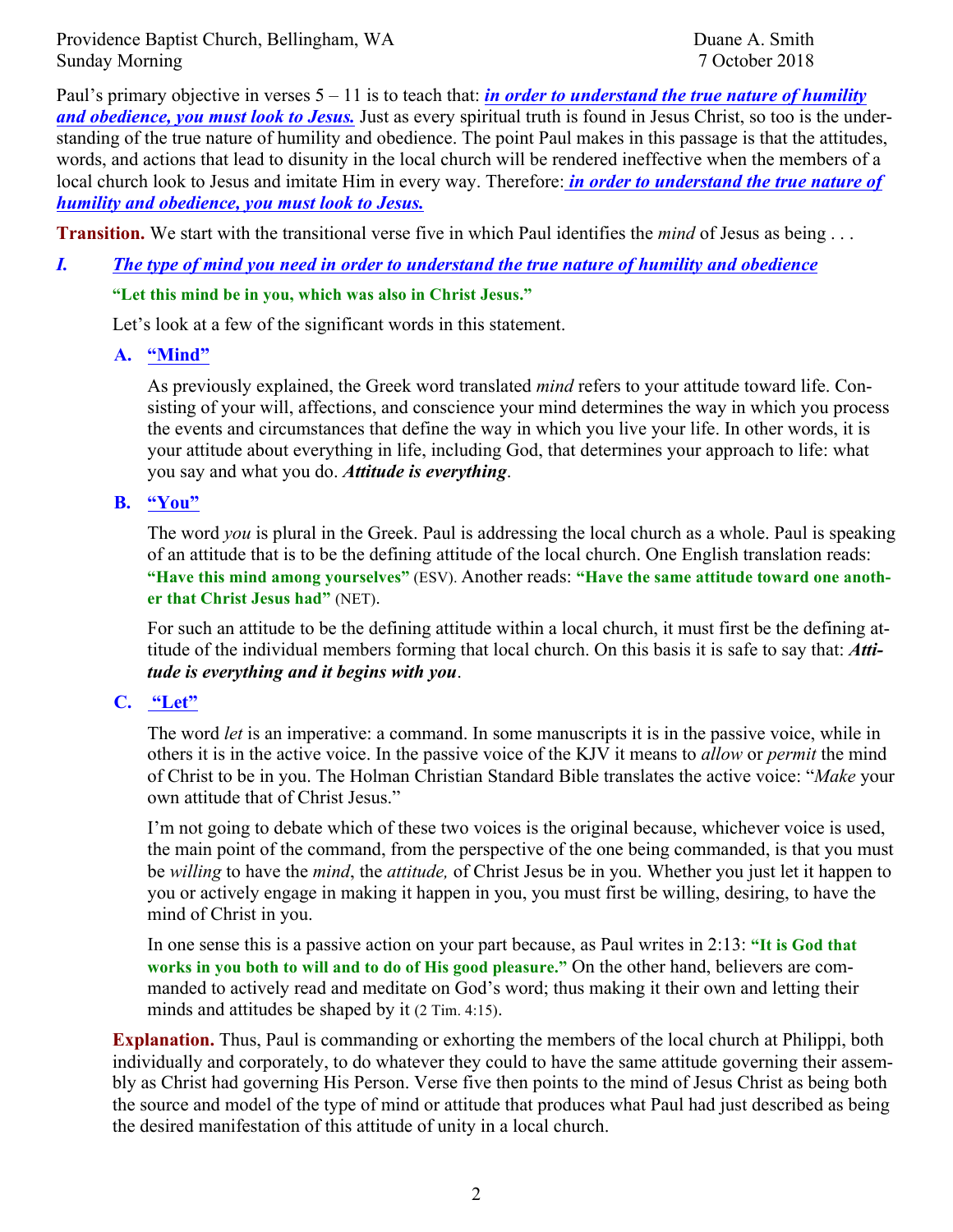Providence Baptist Church, Bellingham, WA Duane A. Smith Sunday Morning 7 October 2018

**Application.** Therefore, since unity in the local church is the outgrowth of the attitude of its individual members, the degree of unity that God sees when He looks at Providence Baptist Church, or any other local church, is directly proportional to the attitude of Christ that is found in you: the members of PBC.

The question I want to put before you today is this: *Do you want to have the mind of Christ be the attitude that permeates and governs the community life of Providence Baptist Church?* An even more fundamental question you will need to consider before you can answer this first question is this: *Do you want to have the mind of Christ be the attitude that permeates and governs your personal life?* These crucial questions cannot be truthfully answered without first understanding the nature or essence of the mind of Christ.

**Transition.** Knowing this to be the case, Paul continues in verses  $6 - 11$  to describe the mind that was in Jesus Christ along with the rewards associated with having that mind. Let us look now to:

### *II. Jesus Christ: the personification of humility and obedience (6 – 9)*

The next five verses readily break down into two sections. Verses 6 – 8 describe the practical side of Christ: His attitude and actions. Verses 9 – 11 describe the reward He received. First, we look at the practical side of . . .

#### **A. Christ's attitude (6)**

To understand Christ's attitude you must first understand . . .

**1.** *Who Jesus Christ is (6a)*

#### **"Who, being in the form of God"**

Some have claimed on the basis of this statement that Jesus is not truly God, but only a being that had the *form* or *shape* of God. Nothing could be further from the truth. Although the Greek word *uopobn* (*morph* $\bar{e}$ ) refers to the outward appearance, it carries with it the fact that what is evident or manifested externally is also true internally. As Ben Witherington puts it: **"***Morphē* **normally connotes an outward form that fully expresses the real being or substance that underlies it." <sup>1</sup>** In other words, *morphē* means that the outer form completely represents the reality of what is internal or below the surface of the external shape.

As a result, when Paul wrote that Jesus Christ was "in the form of God" he was confirming that Jesus Christ is of the exact same nature as is God the Father. Jesus Christ truly is, always has been, and always will be: God.

**Transition.** With this understanding of the nature and being of Jesus Christ you are equipped to better understand the nature of . . .

**2.** *Jesus Christ's attitude (6b).* Paul continues stating that Jesus Christ . . .

#### **"Thought it not robbery to be equal with God"**

This phrase, too, has been sadly misinterpreted and thus misunderstood. First, let me say clearly and unequivocally: this statement is not to be understood in any way that would indicate that Jesus has ever been less than God. Jesus must not be thought of as a mere mortal man who was attempting to steal God's divinity.

How then is this phrase to be understood? It is to be understood as an idiomatic Greek expression that indicates something that someone already has or is and therefore does not need to

<sup>&</sup>lt;sup>1</sup> Ben Witherington III, *Paul's Letter to the Philippians: A Socio-Rhetorical Commentary* (Grand Rapids, MI; Cambridge, U.K.: William B. Eerdmans Company, 2011), 140.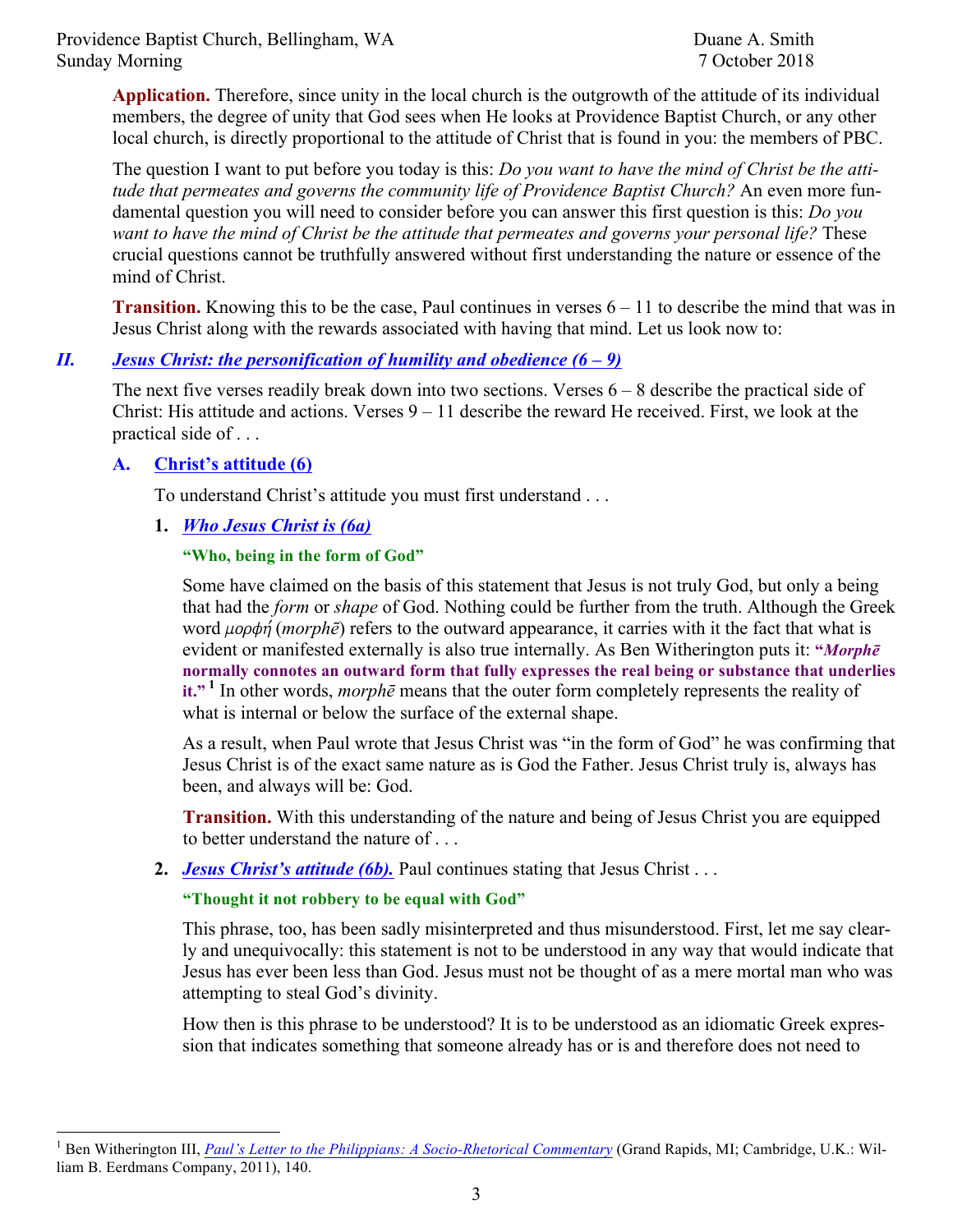hang on to or grasp.<sup>2</sup> In this instance it means that Jesus did not have to attempt to steal or cling to equality with God because, by His very nature, Jesus is equal with God. Jesus is God.

Listen to what the fourth century preacher John Chrysostom, known as *the Golden Mouth*, wrote concerning this verse:

**"What does one say then? That the Son of God feared not to descend from His right, for He thought not Deity a prize** [to be] **seized. He was not afraid that any would strip Him of that nature or that right, Wherefore He laid it aside, being confident that He should take it up again. He hid it, knowing that He was not made inferior by so doing."<sup>3</sup>**

**Transition.** This is the type of thinking that permeates the entirety of the Godhead and of Jesus Christ in particular. This verse speaks to:

**B. The humility of Jesus Christ (7)** that led Him to the point where He . . .

**"Made himself of no reputation, and took upon him the form of a servant, and was made in the likeness of men:** 

Proud and arrogant people live and die for their reputations. For such people: reputation is everything. For Jesus: reputation was nothing. Jesus Christ knows Who He is. He does not have to wear His rank on a fancy uniform. He does not have to have servants waiting on Him hand and foot. But this divine Person, the eternal Son of God, came not only the likeness of a man, but took . . .

## **1.** *"The form of a servant" (7a)*

The Greek word translated *form* is the same used in verse six wherein Jesus is said to be in the *form* of God. As you will recall, this word refers to the outward appearance that replicates the internal reality. Jesus was and is truly a servant.

But, and this is crucial: Jesus did not cease being God when He came as a servant and in the likeness of men. Rather, Jesus added humanity to His divinity. He lost nothing of His nature. However, in becoming a man, Jesus laid aside all of the glories, rights, privileges, and trappings that justly belong to Him as God.

Roger Ellsworth says of this remarkable expression of humility:

**We should not be able to read these words without a sense of awe and wonder stealing over our hearts. If anyone ever had the right to insist on his rights, it was the Lord Jesus. But his concern for others (those whom the Father had given him) was such that he refused to insist on his rights. He did not cling to his divine prerogatives, but willingly laid aside all the trappings of his glory and took our humanity.4**

**Transition.** Yes, Jesus took on our humanity for Paul continues teaching that Jesus was . . .

**2.** *"Made in the likeness of men" (7b)*

Let's be clear, however, that in taking on our humanity, Jesus did not take on the *sinful* nature of our fallen humanity. It's for this reason that Paul used a different Greek word in describing Jesus as being **"made in the likeness of men"** rather than in the *form* of men, which may have been misunderstood to mean that Jesus took on the sinful nature men.

 <sup>2</sup> Richard R. Melick, *Philippians, Colossians, Philemon*, vol. 32, The New American Commentary (Nashville: Broadman & Holman Publishers, 1991), 103.

<sup>&</sup>lt;sup>3</sup> John Chrysostom, "Homilies of St. John Chrysostom, Archbishop of Constantinople, on the Epistle of St. Paul the Apostle to the Philippians," in *Saint Chrysostom: Homilies on Galatians, Ephesians, Philippians, Colossians, Thessalonians, Timothy, Titus, and Philemon*, ed. Philip Schaff, trans. W. C. Cotton and John Albert Broadus, vol. 13, A Select Library of the Nicene and Post-Nicene Fathers of the Christian Church, First Series (New York: Christian Literature Company, 1889), 213.

<sup>4</sup> Roger Ellsworth, *Opening up Philippians*, Opening Up Commentary (Leominster: Day One Publications, 2004), 37.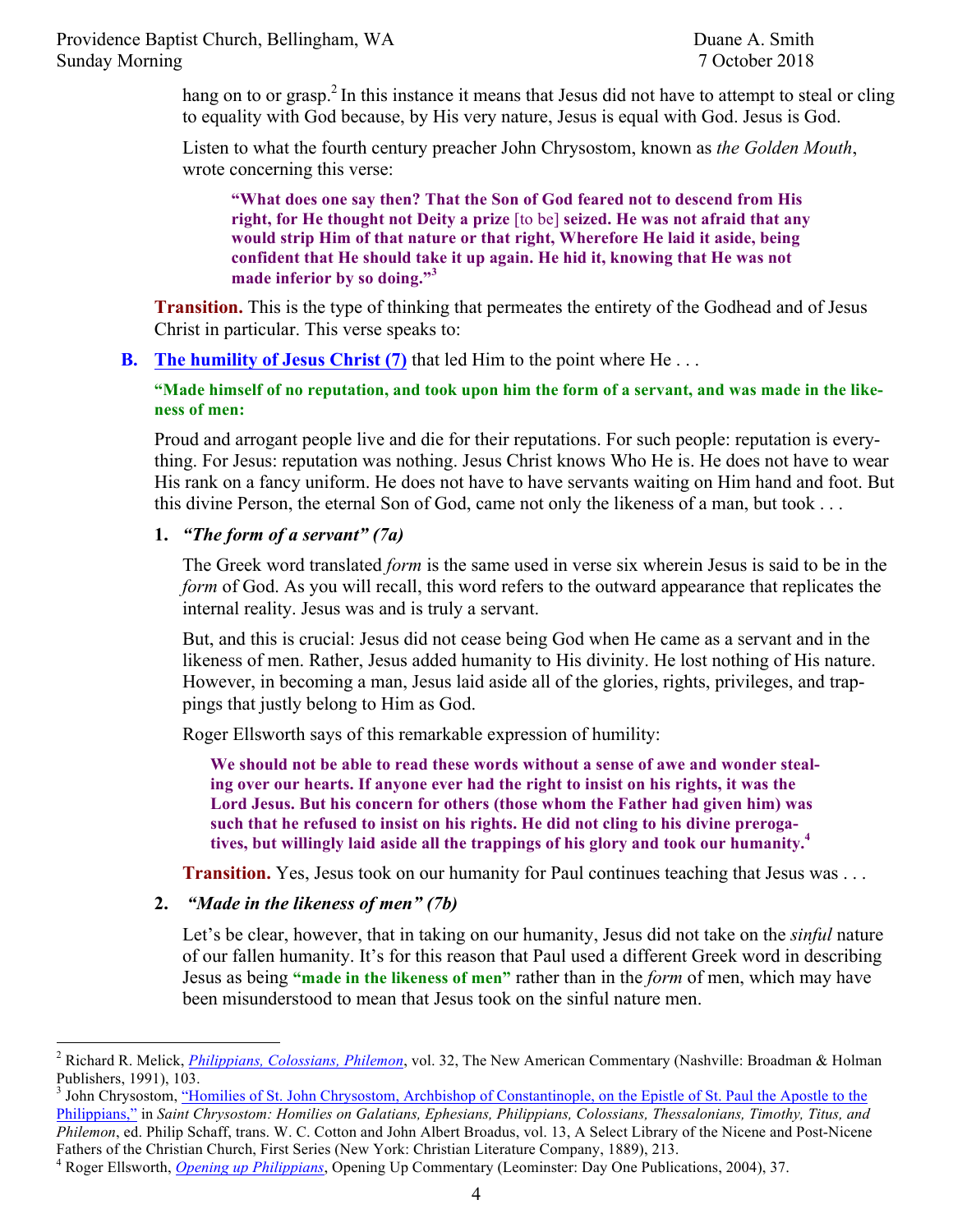**Transition.** The attitude or mind of Christ Jesus is inherently one of humility. But, true humility is not only an attitude that one possesses. True humility finds expression in one's actions.

This was true of Jesus.

## **C. Jesus' humility of mind was manifested by His actions (8)**

**"And being found in fashion as a man, he humbled himself, and became obedient unto death, even the death of the cross."**

Jesus Christ's expression of humility went far beyond simply the laying aside His divine rights and prerogatives. By His actions, Jesus demonstrated that He is the epitome of humility. He did more than to simply take on the human limitations associated with being a man. He took it a step farther in becoming the servant of men. In this debased condition, Jesus voluntarily gave up all of His rights, not only as God, but also as a man.

As a servant, Jesus became obedient to the whims and wills of other men. This, in turn led Jesus to the most debased and despised of deaths . . . the death of a Roman cross.

**Explanation.** In sum, the attitude that Jesus Christ possessed was that of humility and such a humility that it led Him to identify Himself with those whom He had created. Not for His sake did He do this; no: He did it for the sake of sinful people who not only hated Him, but had no ability of their own to love or appreciate Him. Of His own free will Jesus Christ voluntarily gave Himself up to die for you while you were yet His enemy (Rom. 5:8 – 10). This is true humility.

**Application.** What can you learn from the humility demonstrated so vividly by Jesus Christ in what He did to save sinners from hell? This is what you can learn: *True humility involves a consideration of yourself as being far less than what you are in order to bring a benefit to another.* Paul was using the most extreme example of humility in order to inspire the readers of his letter to consider how little, when compared with what Jesus did, was truly being expected of them in the way of humility.

No one of you can do what Christ did. Because you are not God you cannot humble yourself to the same extent Christ humbled Himself. But, you can humble yourself enough to serve and be a benefit to others . . . if you are willing to do so. Are you willing?

The better question, however, is this: How can you not be willing? When you consider the immeasurable vastness of the divide between God and what is created by God; a vastness Jesus Christ did not hesitate to cross for your benefit; how can you be unwilling to traverse what amounts to less than a foot by comparison to serve your brother or sister in Christ?

When you consider that Jesus Christ was willing to obey His Father in submitting to the cruel, cruel, cruel death of a Roman cross in order to bring a benefit to the very ones responsible for hanging Him there; how is it possible for you to be unwilling to obey your heavenly Father in giving up your preferences for the sake of unity in the church of Jesus Christ?

**Transition.** Just as it was not Paul's intention to leave his readers in discouragement; so too: it is not my intention to put a guilt trip on you today. There is, after all . . .

## *III. The reward of humility and obedience (9 – 11)*

"Wherefore God also hath highly exalted him, and given him a name which is above every name: <sup>10</sup>That at **the name of Jesus every knee should bow, of** *things* **in heaven, and** *things* **in earth, and** *things* **under the earth; <sup>11</sup> And** *that* **every tongue should confess that Jesus Christ** *is* **Lord, to the glory of God the Father."**

There is much too much in these three verses to do justice to in this message today. We will explore them in some detail next week. But, I want to briefly touch on one aspect in order that you might be encouraged about your future should you decide that you do in fact want to **"let this mind be in you which was also in Christ Jesus."**